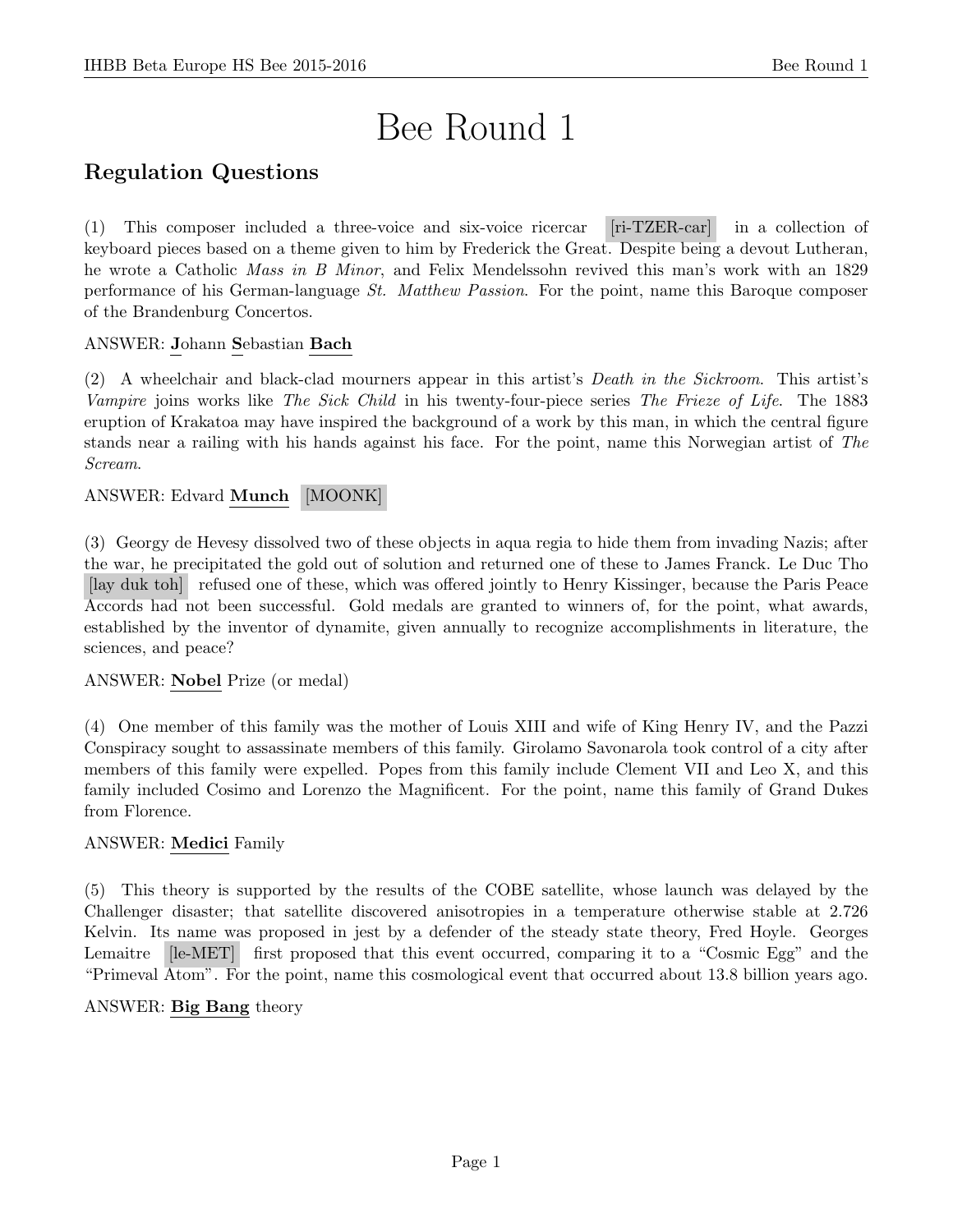(6) On this island, the Mamertines asked Rome for assistance against Hiero, whose ancestor Gelon had earlier defeated Carthage on this island at the Battle of Himera. This island was the target of a campaign led by Nicias [NIK-ee-us] and advocated for by Alcibiades [al-KIH-bee-AH-des] . Athens sent a failed expedition against Syracuse on, for the point, what island separated from Italy by the Strait of Messina?

## ANSWER: Sicily or Sicilia

(7) This vehicle was used by the 509th composite group in an action that inspired the novel Black Rain. It targeted the Aioi Bridge, but the Shima surgical clinic was hit instead. Paul Tibbets piloted this vehicle from Tinian Island to Japan. For the point, name this B-29 bomber, that deployed the "Little Boy" atomic bomb on Hiroshima.

## ANSWER: Enola Gay

(8) Pope Clement VII criticized this law, stating "It crucifies me," and the revocation of this law led Frederick Wilhelm to issue the Edict of Potsdam. The Edict of Saint-Germain [sahn zher-mahn] was a precursor to this law, which included fifty six "secret articles." This law was weakened after one group of people affected by it were put under siege at La Rochelle, one of the safe havens granted by this law. Louis XIV revoked this law by signing the Edict of Fontainebleau [fohn-tahn-BLUH]. For the point, name this law signed by Henry IV which granted religious tolerance to Huguenots.

## ANSWER: Edict of Nantes

(9) Police killed 41 people during one of these events in Marikana, South Africa in 2012. One of these became violent after a massacre of families who worked for John D. Rockefeller's Colorado Fuel & Iron Company. These events are sometimes broken when scabs are hired or union members are fired. For the point, name these actions in which miners protested working conditions by refusing to work.

ANSWER: miner strike (accept gold miner strike before "Broken Hill")

 $(10)$  This country's independence was guaranteed at the Battle of Vertières [vert-YAYR]. This nation's independence was declared at Gonaives [goh-nah-EEV] by its future Emperor-for-life Jean-Jacques Dessalines [dess-ah-LEEN] , who led this nation's independence movement against Charles Leclerc after the capture of Toussaint L'Overture [too-SAHN loh-ver-TYOOR] by French forces. For the point, name this island nation that gained its independence from France and shares the island of Hispaniola with the Dominican Republic.

## ANSWER: Republic of Haiti

(11) The legal status of this region's language was established by the Equality Law, and the Pilgrimage of the Yser commemorates soldiers from this region who died in World War I. This region contains the exclaves of Baarle-Hertog and Voeren, and this cloth-producing region profited from the wool trade with nearby England. This region is located north of Wallonia. For the point, name this region that occupies the northern half of Belgium where Dutch is spoken.

ANSWER: Flanders (or Flandre or Vlaanderen; prompt on Belgium until "Wallonia" is read)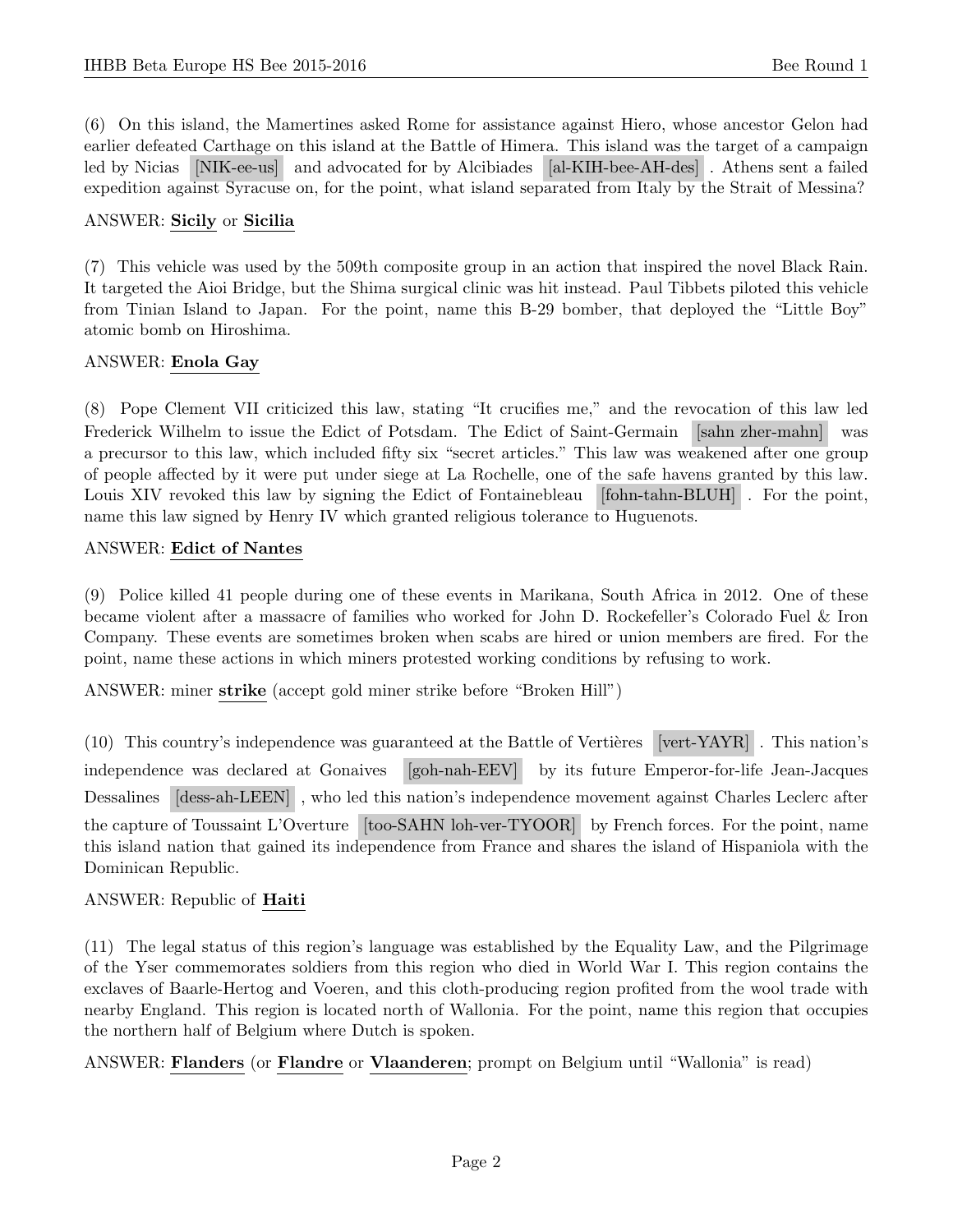(12) One player of this sport asked a world leader to "do him a solid" and release prisoner Kenneth Bae, then visited that leader without discussing Bae's release. Another player of this sport raised millions of dollars for the Boys and Girls Clubs of America with an otherwise-controversial 2010 press conference in which he announced he was "taking his talents to South Beach". For the point, name this sport played by Dennis Rodman and LeBron James.

#### ANSWER: basketball

(13) Earthquakes under this body of water in 2007 revealed a 4,000-year-old fault line, on which a much stronger earthquake may have created a temporary land bridge. Despite losing its coastline on this body of water after a 1993 war of independence, Ethiopia still has use of its ports of Asseb and Massawa on this sea. For the point, name this body of water at the southern end of the Suez Canal that empties into the Indian Ocean through the Gulf of Aden and was legendarily parted by Moses.

#### ANSWER: Red Sea (or Erythrean Sea or Sea of Reeds)

(14) This man gave the Cakra Donya bell as a gift to the Kingdom of Pasai. This man's second visit to Sri Lanka was commemorated by a stone inscribed with Persian, Tamil, and Chinese. The Hongxi [hong-shee] Emperor re-assigned this man to domestic defense in Nanjing, ending the treasure voyages ordered by the Yongle Emperor. For the point, name this Chinese eunuch and explorer of the Ming dynasty.

#### ANSWER: Zheng He [zheng huh]

(15) In this country's south, Dravidian languages like Telugu and Tamil are spoken. This country's fifth most spoken language was primarily written using the Modi script until the 1950's. Its 1947 constitution creates no official language; government business here is bilingual, including English due to this country's colonial past. For the point, name this country on an Asian subcontinent where Hindi is spoken by hundreds of millions of people.

## ANSWER: Republic of India

(16) Francois Bonivard's imprisonment in one of these structures inspired Lord Byron's "The Prisoner of Chillon." Prince Albert purchased Balmoral, one of these in Scotland, for the Royal Family. Wagner's operas Tannhauser [TANN-hoy-zer] and Lohengrin inspired Mad King Ludwig of Bavaria to build one of these called Neuschwanstein [NOY-schvon-shtine] . For the point, name these structures whose medieval fortifications included crenelated walls and moats.

#### ANSWER: castles

(17) The Flynn Effect describes the general increase over time of this concept. It is measured by the Stanford-Binet test and the Wechsler tests, which determine a "quotient" for this concept whose average is usually set at 100. For the point, identify this term for the ability to process information and express knowledge, which can also describe information gathered by spy agencies like the American CIA.

## ANSWER: intelligence (accept intelligence quotient or IQ)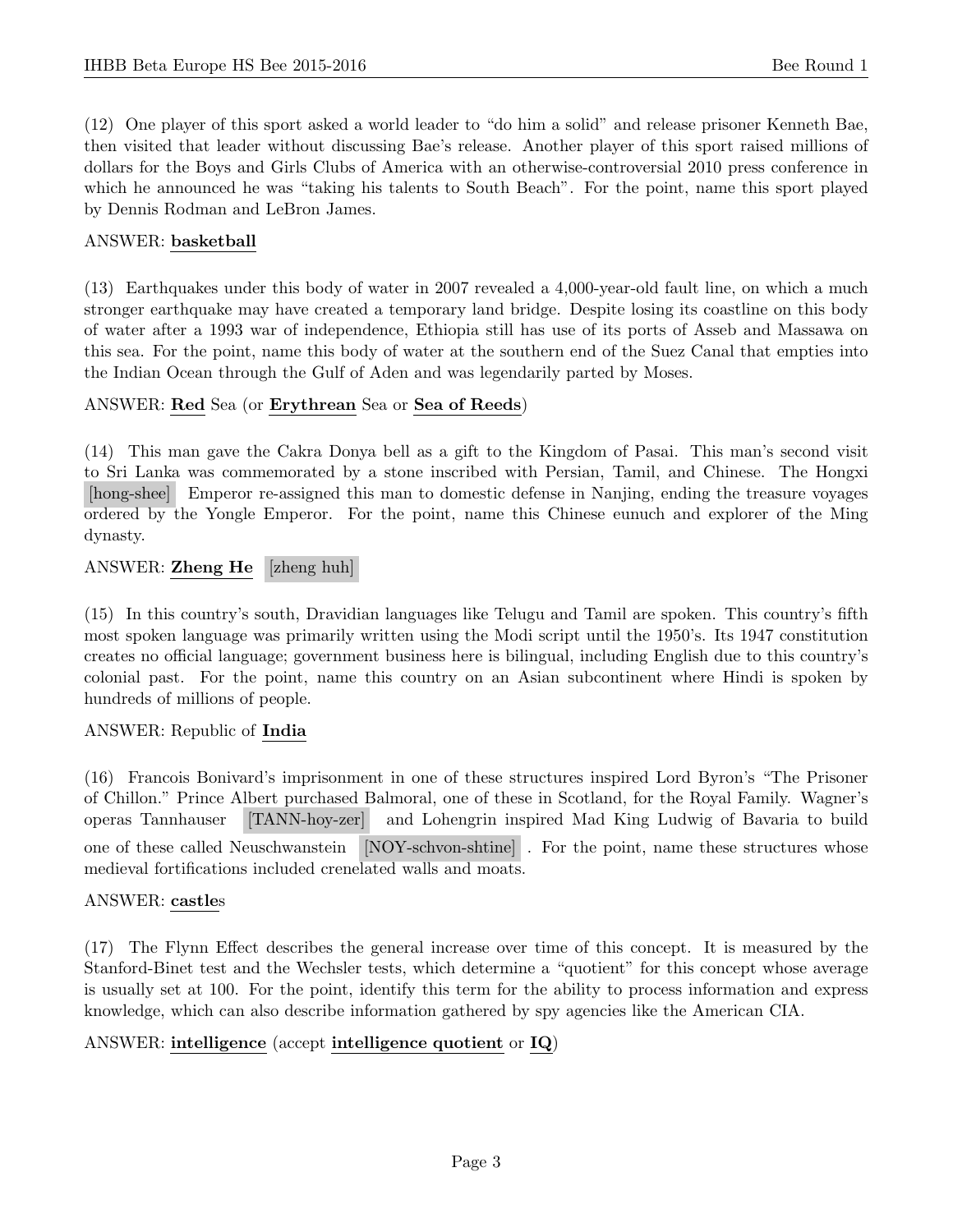(18) In 2006, a planned liquid-explosive terrorist attack of planes flying out of this city failed. In this city, police mistakenly shot Jean Charles de Menezes [me-NEZ-is] thinking he was a terrorist. Two weeks after a terrorist attack in this city, an event of similar scale failed; both attacks involved targeting a bus and three subway trains along this city's "Tubes". For the point, name this city which was attacked in 2005, a day after securing the 2012 Summer Olympics.

## ANSWER: London, England

(19) One ruler of this empire, Manuel I, established a protectorate over the Crusader state of Outremer [oo-tre-MEHR] . This empire's Komnenian Restoration was ended after deposition of Andronikos I. Earlier, its Alexius I asked for help at the Council of Piacenza against the Seljuks, which led Pope Urban II to call for the First Crusade. For the point, name this European empire that preceded the Ottoman Empire in modern-day Turkey.

## ANSWER: Byzantine Empire

(20) During this battle, Edward Johnson sent a small reconnoiter that encountered James Wadsworth's 7th Indiana infantry on Culp's Hill. The high water mark of the Confederacy was reached at this battle, whose end was hastened by Thomas Pickett's ill-fated charge up Cemetery Ridge. For the point, name this decisive three day battle in July 1863 which saw the largest number of casualties of any American Civil War battle.

## ANSWER: Battle of Gettysburg

(21) Augusto Pinochet [pee-noh-SHAY] once tricked this man into appearing in public with him, and this man once used the name "Wujek" to hide the fact that he was a priest. He met privately in a Turkish prison with Mehmet Agca [AH-jah] , who may have been hired by the USSR to assassinate this individual in 1981. A 1979 trip by this world leader included a visit to Auschwitz and a mass in Krakow often credited with inspiring the Solidarity movement. For the point, name this man, born Karol Wojtyla [VOY-t'wah] in Poland, who was Pope from 1978 to 2005.

ANSWER: Pope John Paul II (prompt on "John Paul," but do not prompt on "John" or "Paul" alone; accept Karol Wojtyla before mentioned)

(22) A force led by this man besieged his former home city to raid a temple of Hubal. Afterwards, he signed the Treaty of Hudaibiyah, which allowed his followers to perform the Umrah in peace. This leader's temporal and spiritual authority was assumed by the Rashidun, or Rightly Guided Caliphs, after his death. This man authorized the Caravan Raids on the trading partners of the Quraysh shortly after making the Hijra to Medina from Mecca to escape persecution. For the point, name this founder of Islam.

## ANSWER: Muhammad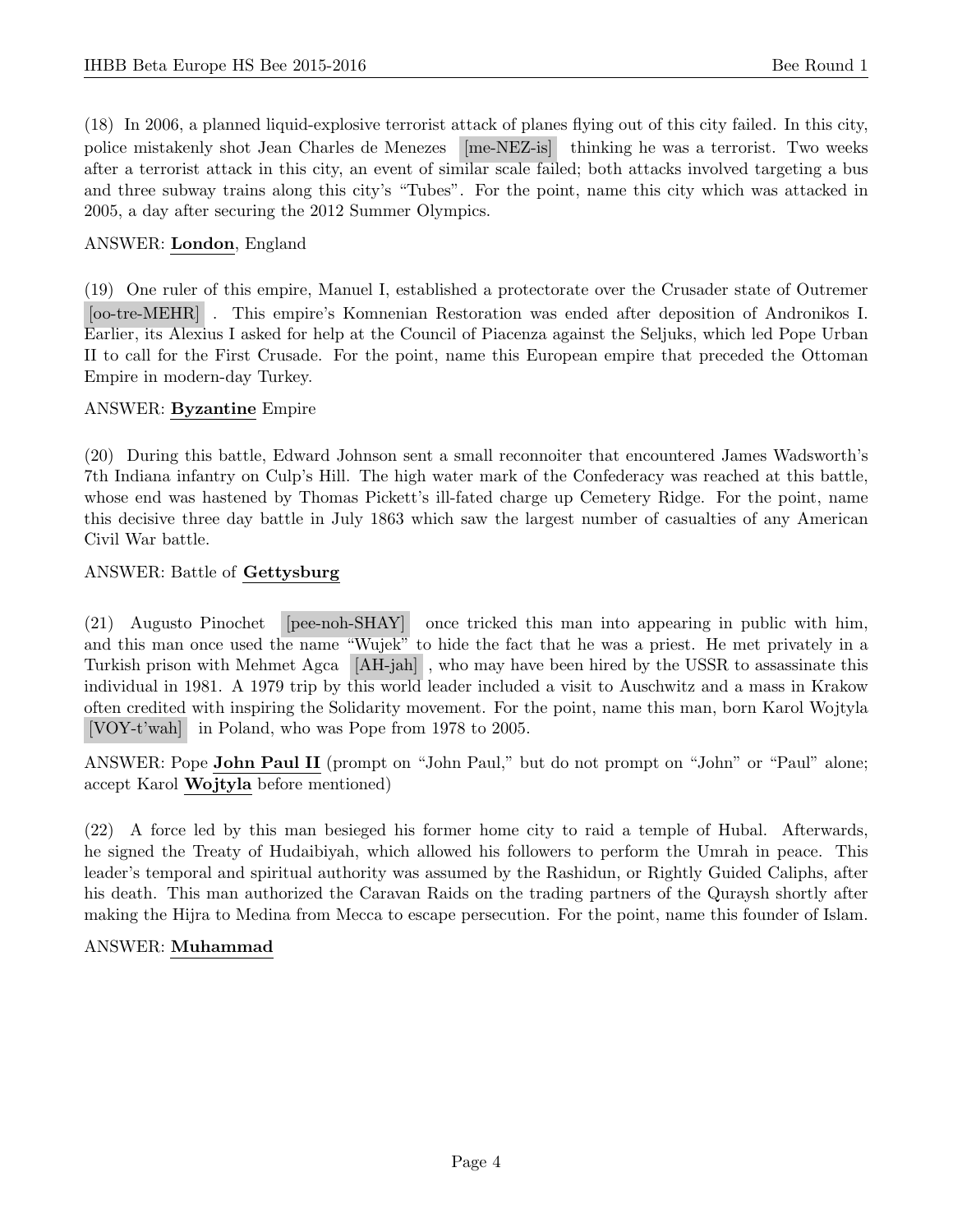(23) When one holder of this position was shot, he advised his secretary, George Cortelyou, to inform his wife carefully. Rose Mary Woods, another assistant to this position, stretched to reach a footpedal and a desk control to erase audio tapes; that caused an 18.5 minute gap in a recording of one holder of this post speaking with H.R. Haldeman, his Chief of Staff, about the Watergate break-in. For the point, name this post, which is also advised by the Joint Chiefs of Staff and a Cabinet including Secretaries of Defense and State, currently held by Barack Obama.

ANSWER: President of the United States of America (prompt on partial answer)

(24) Thomas Young, of double-slit experiment fame, worked on this object; his work proved helpful for Jean-Francois Champollion [shahm-POLE-ee-OHN] . This stele was surrendered to the British after it was discovered by soldiers in Napoleon's army near the port city of Rashid. A decree from Ptolemy V Epiphanes is inscribed on this object in the cursive demotic script and the Greek alphabet. For the point, name this Egyptian document inscribed with three languages that allowed the translation of hieroglyphics.

## ANSWER: Rosetta Stone

(25) Pavises were shields carried by soldiers who used this weapon. Richard the Lionhearted was killed by one of these weapons, and mercenaries wielding this weapon were most famously recruited from Genoa. The Chu Ko Nu is a repeating type of these weapons, which generally are slower to reload than their main alternative, the longbow. For the point, name these projectile weapons, which fire bolts instead of arrows.

ANSWER: crossbows (prompt on bow; do not accept or prompt "bow and arrow" or "longbow")

(26) For extraditing the killers of Marcus Calpurnius Bibulus' sons, the Gabinians opposed this figure, who deposed Achillas and a brother influenced by Pothinus. Caesarion succeeded this half-sibling of Arsinoe IV [arr-SIN-oh-ee] after Marcus Agrippa won a naval battle, which prompted her to commit suicide via asp. For the point, name this pharoah who lost the Battle of Actium, a co-ruler with Ptolemy XIII who loved both Mark Antony and Julius Caesar.

## ANSWER: Cleopatra VII Philopator

(27) One of these events saw James Root rescue 300 people by backing his train into Skunk Lake. In addition to one of these in Hinckley, the deadliest one of these events in American history occurred around Peshtigo, and might have been caused by fragments of Comet Biela. According to legend, one of these occurred after Mrs. O'Leary's cow kicked a lantern. For the point, name these disasters, including a "Great" one in Chicago that destroyed miles of wooden roads.

## ANSWER: fires

(28) To relieve the Siege of Genoa, this man crossed the Lesser Saint Bernard Pass on a mule. This man forced the Treaty of Luneville after the Battle of Marengo, and he rose to prominence after the Siege of Toulon. This man technically won a victory at the Battle of Borodino, seven years after he destroyed the Third Coalition at Austerlitz. For the point, name this French Emperor, who was finally defeated at Waterloo.

#### ANSWER: Napoleon Bonaparte I